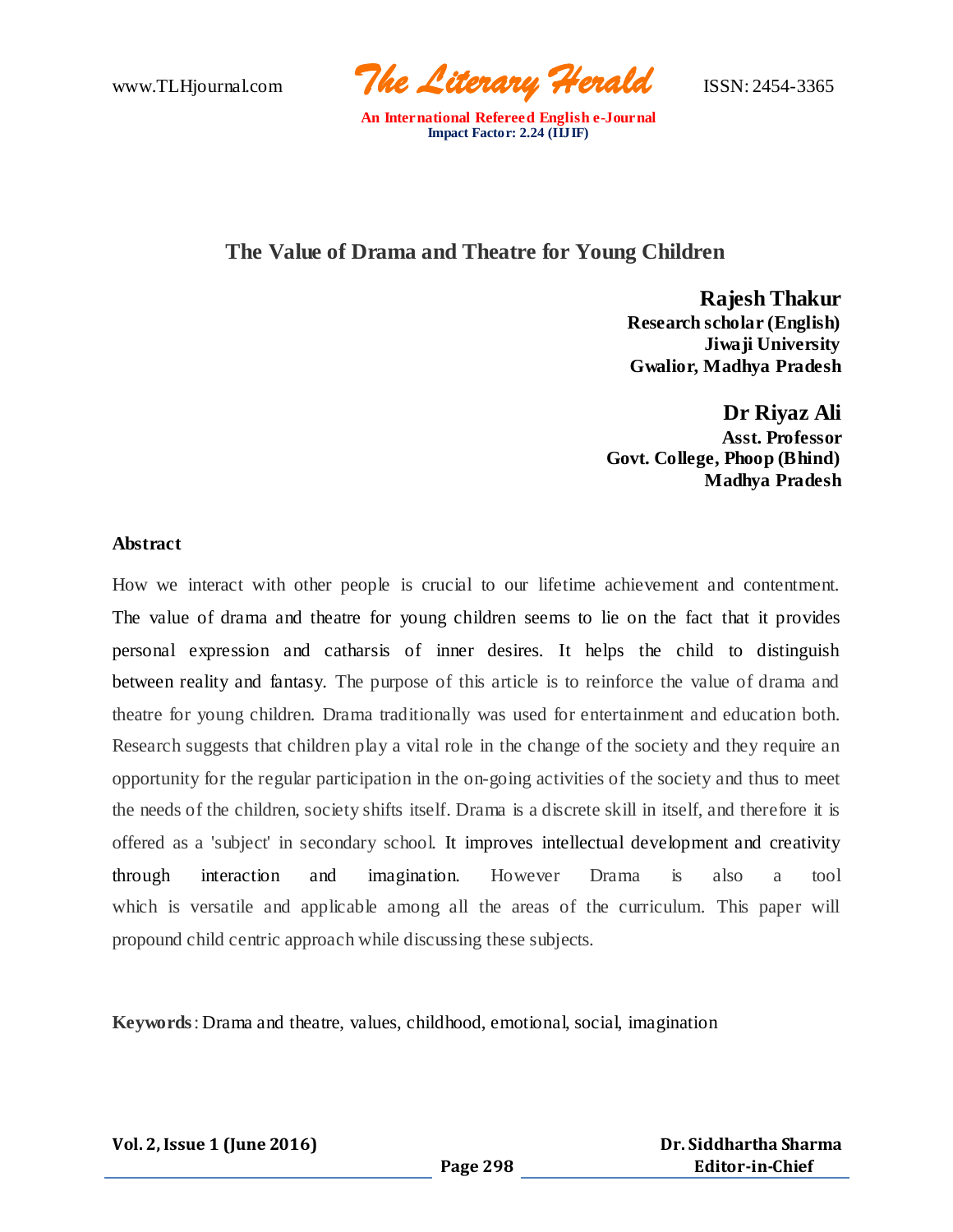www.TLHjournal.com *The Literary Herald*ISSN: 2454-3365

## **The Value of Drama and Theatre for Young Children**

**Rajesh Thakur Research scholar (English) Jiwaji University Gwalior, Madhya Pradesh**

**Dr Riyaz Ali Asst. Professor Govt. College, Phoop (Bhind) Madhya Pradesh**

Traditionally, the field of drama for children in India has been linked more with pedagogy than with theatre studies. The theories are developed more from education than theatre performance. "Drama" and "Theatre" usually refer to the progression and the production respectively. Researchers found that play is an ideal way to support children's budding knowledge and that play boosts children's narrative skills. The great thing about drama and theatrical art is that it entirely involves the complete persona of the child. Particularly, it amends character, attitudes and emotions. By and large, the child centric value of drama seems to lie in four basic purposes:

- 1) It delivers personal appearance and catharsis of inner wants; 2) It helps the child to differentiate between truth and imaginary;
- 3) It offers social adaptation for children.
- 4) It improves intellectual development, specifically creativeness.

According to child centric psychoanalytic theory, drama is viewed as a mechanism whereby children can deal with particular sources of real life rigidity. The events represented in dramatic play have a special relationship with the events in the real world (Fein, 1987). Today's children are confronted with some fear-provoking surroundings. The mystifying and violent activities they see around them may become a part of their thought and imagination and it is an adult's role to support children and comprehend their world. Isaacs (1938) also believes that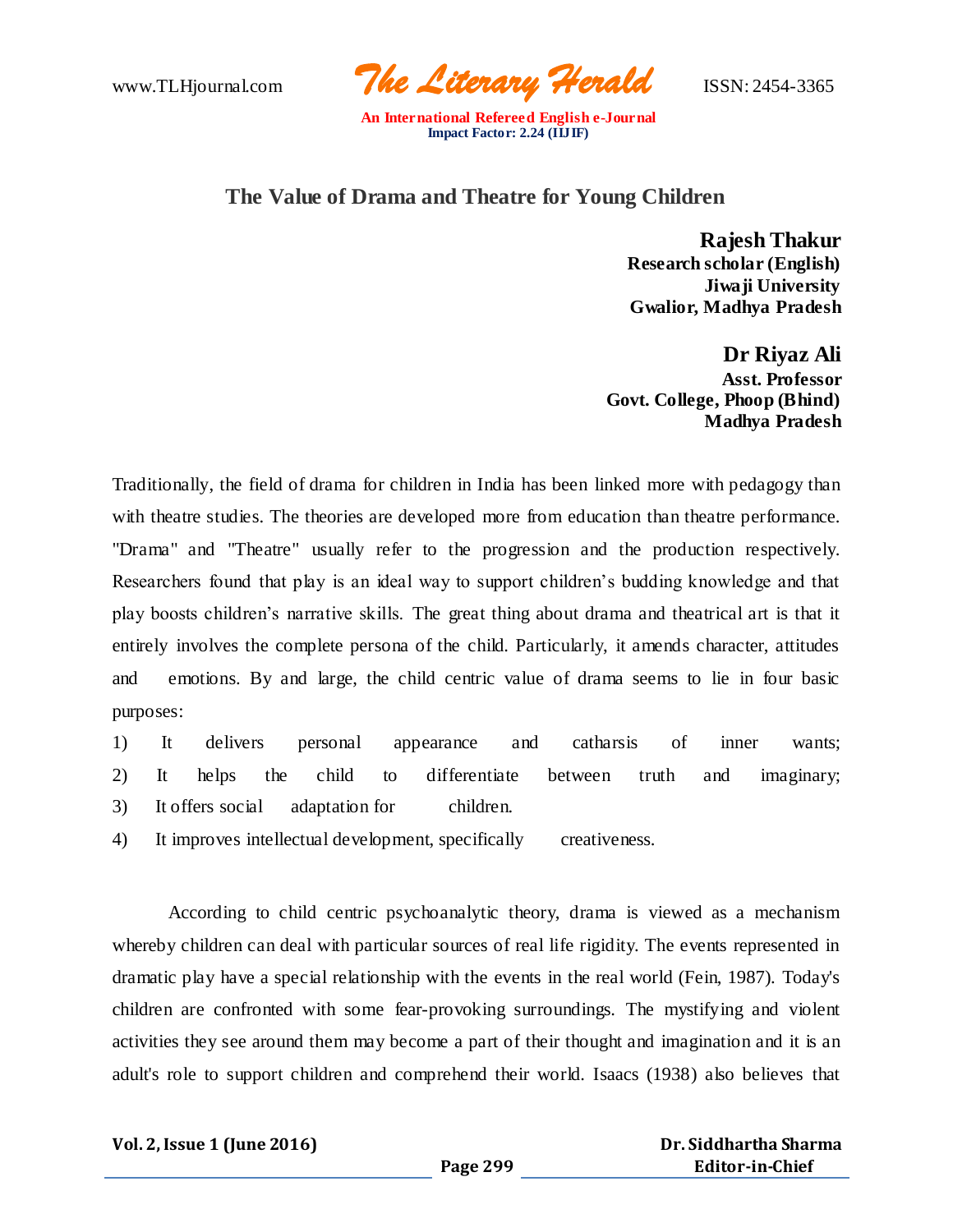www.TLHjournal.com *The Literary Herald*ISSN: 2454-3365

through dramatic play the child becomes competent to resolve their inner conflict and concern. The young children imitate the activities and characters of those around them. It is a basic human reaction, mainly in early childhood. The desire to play is essential to the human experience and it is constructivist in spirit. Drama for young children offers an occasion and methods of understanding and making sense of the world. It acts like a bridge between the child's world and the adult's world. This spirit of imitative nature that children naturally construct is often unnoticed on the ground of dramatic theory.

 In contemporary society, vision and imagination are important skills, not only for the artist, but for people of all sects during their life. The theatre forms a mirror and critically examines society and the human experience, and delivers an opportunity for pupils to extend their understanding of humankind and values, both past and present. The key concept in the field of classroom theatre is the difference between Creative Dramatics and Children's Theatre. Creative Dramatics (or Creative Drama) was officially defined in 1978 by The American Association of Theatre for Youth, as "an improvisational, non-exhibition, process-cantered form of drama in which participants are guided by a leader to imagine, enact and reflect upon human experience". Lev S. Vygotsky (1978) believed that children develop an understanding of the surroundings through play and that adults could inspire this expansion by proper involvement. He observed drama as a means for socially assisted learning and scaffolding. Adults should undertake variety of roles when acted together with children such as observer, co-player, and sometimes, play leader. Neuman (1992) reports that playful way of learning guided by adults contribute to the acquisition of literacy skills.

 As children try out many models of their world, interacts with them transform them, and engage themselves imaginatively, they gain knowledge and develop many resources for recombining the familiar to produce the new. When dealing inventively with their world, the novel and speculative, the expression of imagination, the symbolic transformations in which objects and actions are used in new and unusual ways, are often evident during the dramatic play time of children. Children have a creative spirit which is evident in their freedom to do, to make,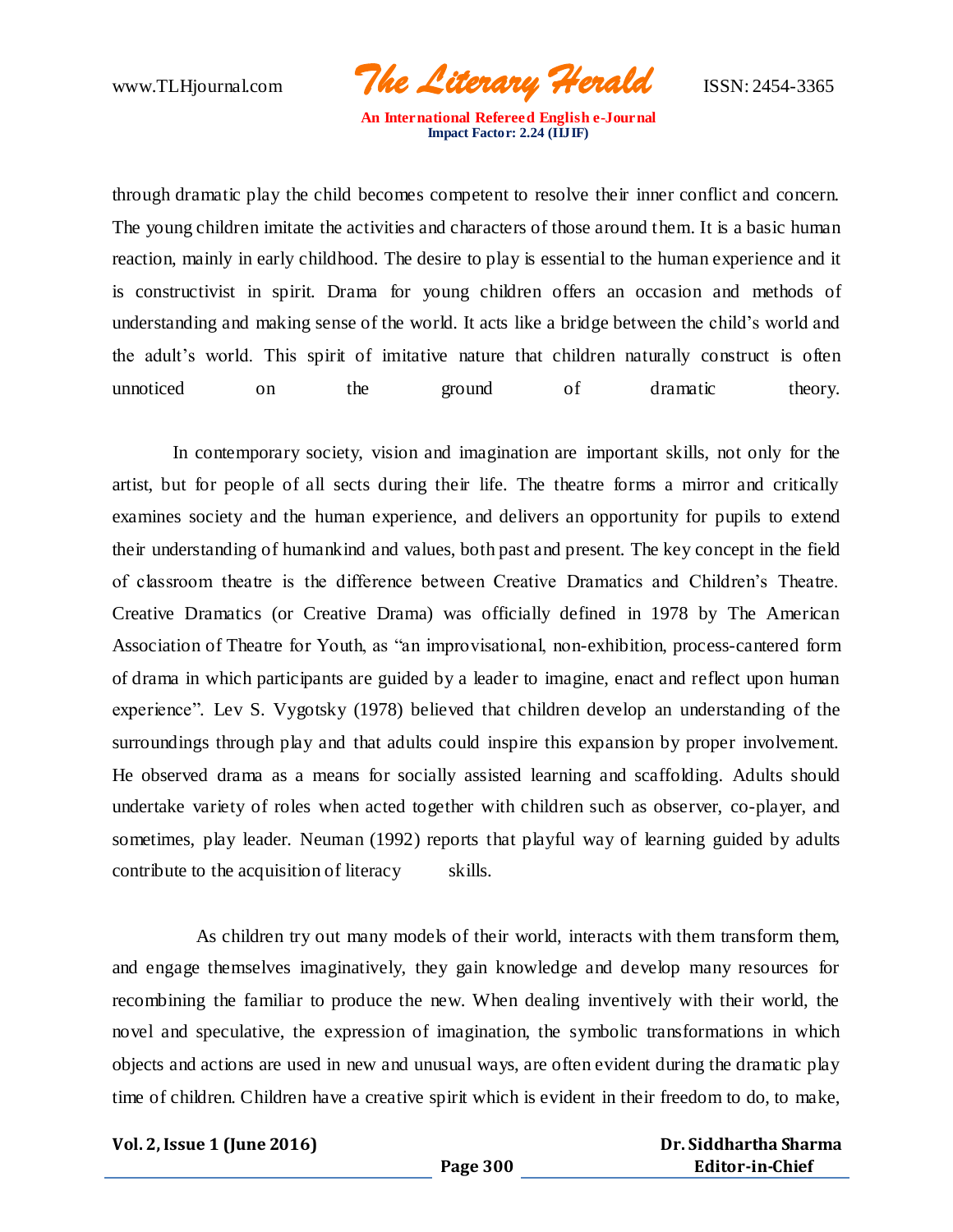www.TLHjournal.com *The Literary Herald*ISSN: 2454-3365

to be. They play to express themselves. The young child by means of the dolls, blocks and equipment with which she/he can pretend to be keeping house, building a bridge, going for a walk, doing the marketing, or landing an aero-plane, has many opportunities to be creative. Sutton-Simth (1971) supports the theory here presented in that he suggests that there are four basic modes of knowing 'imitation', 'exploration', 'testing', and 'construction'.

 Thus: "imitation... relies on mimicry of the externals only and is usually all that those of inferior status have available to them. Exploration is at a slightly higher level of information control because the knower now gets to handle and manipulate the objects of knowledge. In testing, the knower tries out what he can do himself and thus validates his own perso nal control over the situation'' (Sutton-Smith, 1972). These types of knowing may be arranged transitively. It is apparent that the first three modes of knowing (imitation, exploration, testing) are related to the creative process, through the activities of reciprocal interaction, transformation and imagination, respectively.

 The willingness to 'suspension of disbelief', a term attributed to the poet Samuel Taylor Coleridge which refers to the ability to be taken metaphorically into a fictional world, begins early. Ask any group of adults what games they played as children and without exception they reply, 'mummies and daddies', 'doctors and nurses', 'shepherds', 'shops', 'hair dressers' and so on. This ability to suspend disbelief sometimes begins before the age of 2 and often carries on until children reach puberty, and in some instances beyond. However, there is a tension between the classroom environment and what adults think is necessary to suspend disbelief. This has led the development of drama within early years of education to become marginalized. A teaching strategy used occasionally to 'service' other subjects. Often drama is seen only as a useful device to encourage personal, social and emotional development. This is indeed strength of its use but there is no evidence that children who are given (sometimes very powerful) experiences in a dramatic situation assume those roles in everyday life. They start to bully people around them if they have ever played a part of a bully in any drama. The drama will only give them an experience of such behavior. The kind of behavior modification needed for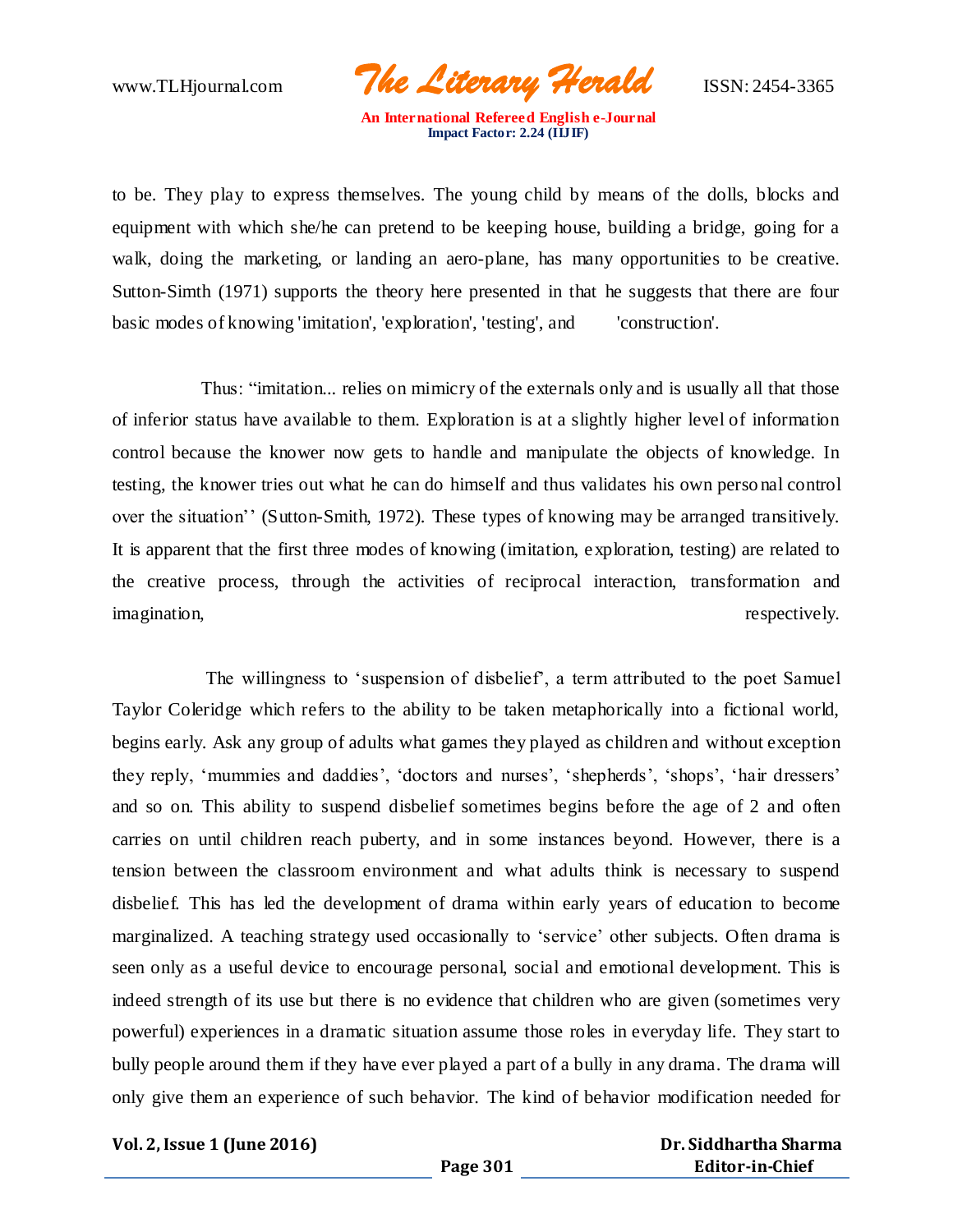www.TLHjournal.com *The Literary Herald*ISSN: 2454-3365

such individuals is the province of 'drama therapy' and should not be the purpose of educational drama.

 Then what is the purpose of engaging children in dramatic play? If it is not going to change behavior or attitudes in any fundamental way, why engage in it at all? This is to misunderstand this mode of 'play'. When young children engage in theatrical art, they take on and manipulate identity, and not just of stylized characters – they 'play out' the ideas and characteristics of their culture and their environment. The short scenarios undertaken in the role play area, the playground or in the home, sometimes complete with actions, clothing and language represent both shared knowledge and individual experience. Bruner (1986) states:

"We know the world in different ways, from different stances, and each of the ways in which we know it produces different structures or representations, or indeed, 'realities' ... we become increasingly adept at seeing the same set of events from multiple perspectives or stances and at entertaining the results as, so to speak, alternative possible worlds''

Children instinctively engage in drama to develop their ability to understand this perspective. All mankind shares the ability to be imaginatively creative but the education and environment in which children find themselves can increasingly cut them off from their creative selves. These make them adjust to a factual, materialistic world. It is especially important for children of minority faiths and cultures, often finding themselves in the alien environment of an early years setting or school, to be able to 'play' in their cultural understanding. They need opportunities to practice what it is like to be an adult, telling stories of their lives. These activities help them to keep in touch with their cultural heritage. Through their 'pretend' stories they are making sense of their surroundings.

 American researcher Shefatya (1990) proposed that there were six developmental elements associated with dramatic play.

These are: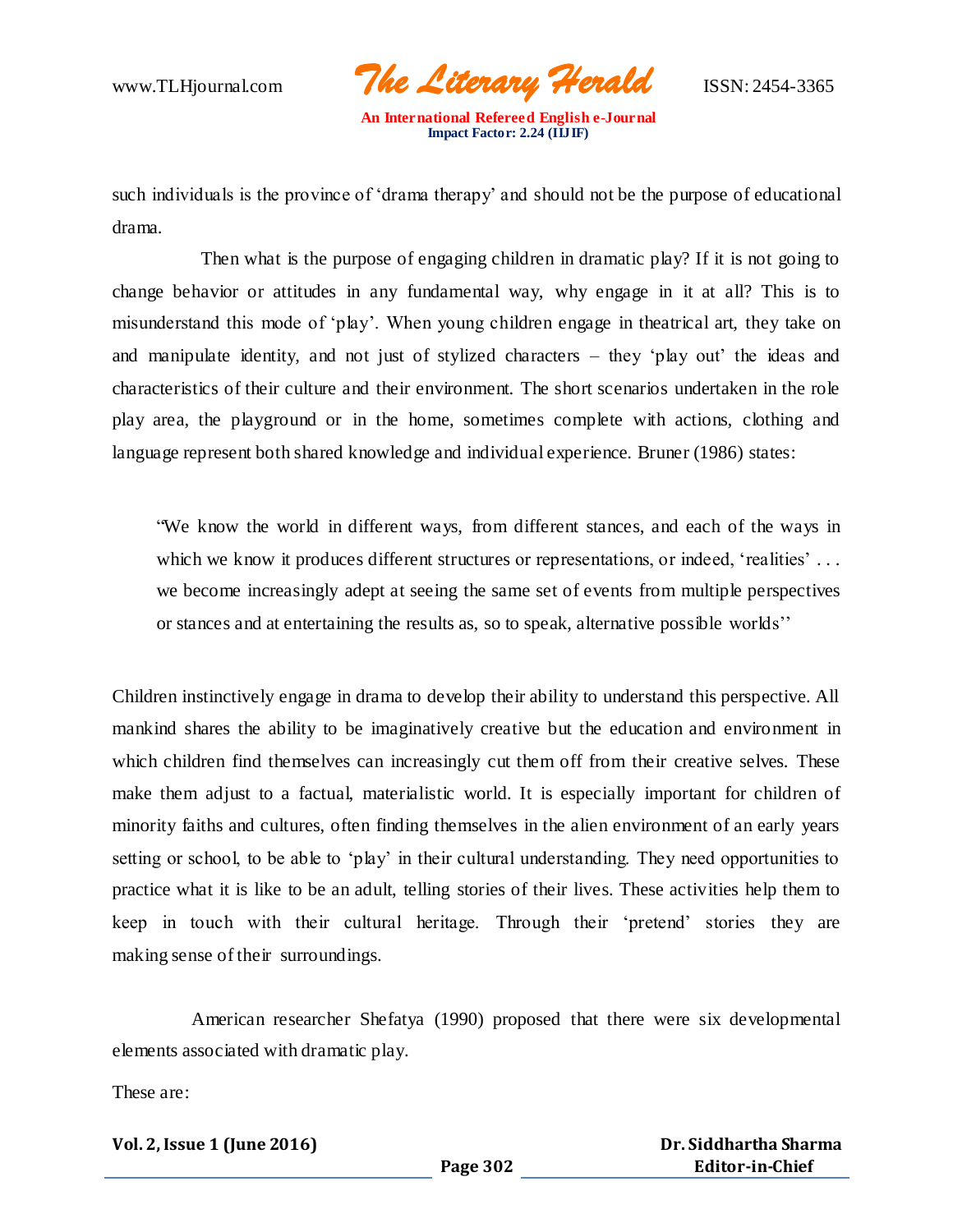www.TLHjournal.com *The Literary Herald*ISSN: 2454-3365

(I) Imitative role play: child assumes a make-believe role and uses imitative action and/or verbalization.

(II) Make-believe with regard to toys: materials or toys are moved and used as characters.

(III) Verbal make-believe with regard to actions and situations: use of narration as substitute for actions and situations.

(IV) Persistence in role play: a period of at least ten minutes is spent in developing role play.

(V) Interaction: at least two children play together within the context of the story.

(VI) Verbal communication: there is dialogue related to the play.

Greta Fein (1984), another North American psychologist, carried out a series of studies in which she linked the effect of socio-dramatic play with a child's acquisition of social perspective-taking skills and self-development.

 At this point it is important to make a distinction between socio-dramatic play and thematic-fantasy play. Whereas socio-dramatic play involves pretend activities such as laying the table, putting doll to bed or cooking on the pretend oven, thematic-fantasy play consists of imaginary scenarios and fictional narratives. During thematic-fantasy play children create imaginary world for themselves and their toys based on the plots of stories they know, what they have watched on television, films they have seen or from their own imaginations. Two American psychologists, Dorothy and Jerome Singer (1990), carried out a study into pretend play and the development of children's imaginations and found that there may be a link between two modes of thinking. Bruner (1986), who first described these two forms of thinking, defined them as the 'paradigmatic mode' and the 'narrative mode'. He explained paradigmatic thought as be ing involved with logic, sequencing and the ability to be analytical. Narrative thinking, on the other hand, is more creative and requires the construction of real or imagined events. The role play area would appear to be encouraging socio-dramatic play whereas the more complex activity of interactive story-making requires children to engage in thematic fantasy play, although this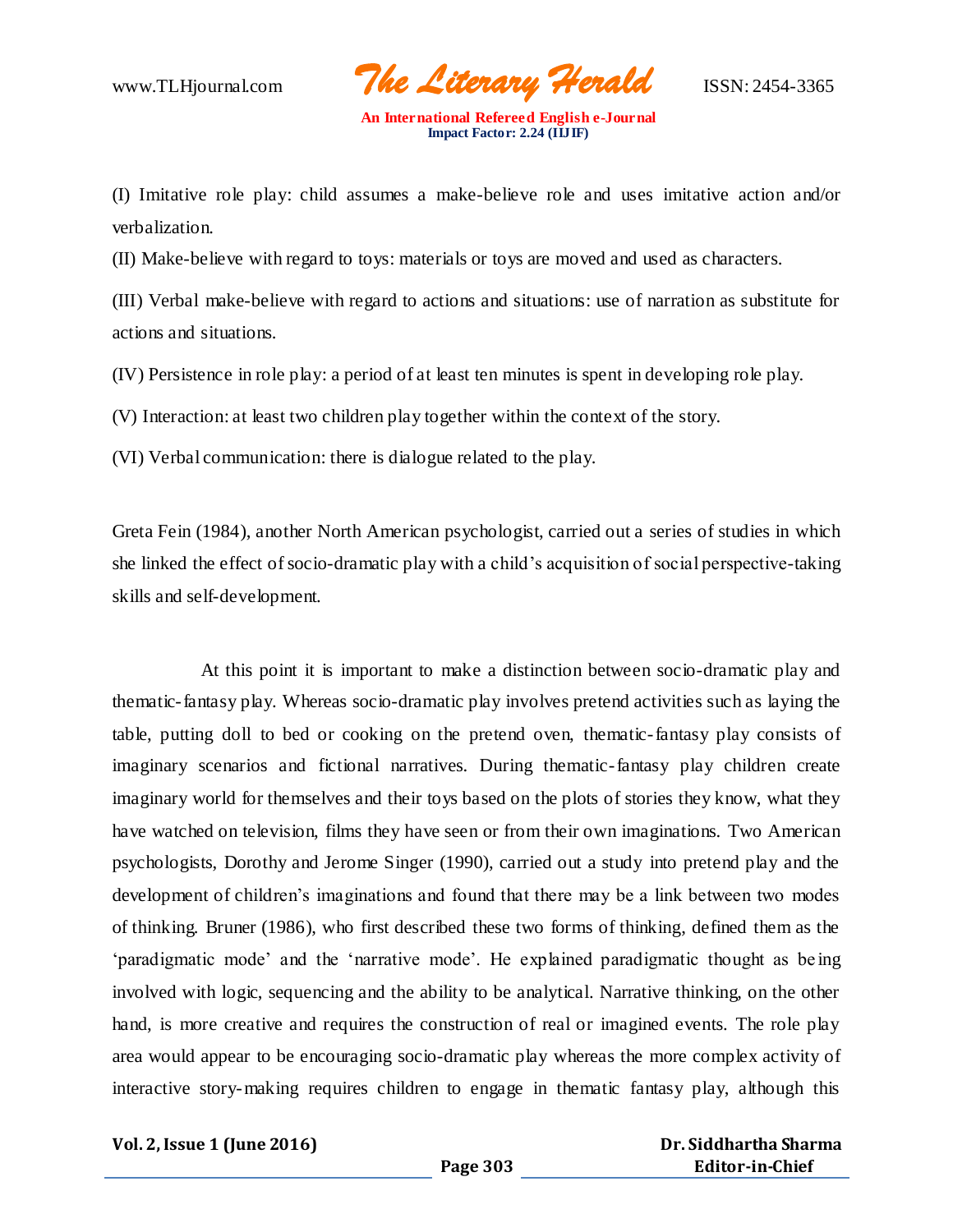www.TLHjournal.com *The Literary Herald*ISSN: 2454-3365

distinction may not be as clear-cut as it first appears. However, it could be said that for the development of language skills and creative imagination, thematic-fantasy play is more important than socio-dramatic play. Nonetheless, it is essential that children are encouraged in both these kinds of activity in the classroom.

There is no doubt that watching children engaged in socio-dramatic play can tell us much about their emotional well-being. In the safety of pretend play, children will let us witness their fears and anxieties. Through engagement in thematic fantasy play, we have an even more powerful medium. By working with stories developed by children (interactive story-making), we help them to develop their creative thinking and an understanding of emotional tensions and themes. We also allow children to understand the relationships of power, status and cultural rituals within their society. All types of fantasy play promote language and communication skills and appear to be important in the development of gender and cultural identity.

### **Conclusion:**

Young children use their imagination and transformational activity, modify whatever they find in their environment, and create new things, objects and activities and so new environments. In this way, through the reciprocal interaction of environment, transformation and imagination, creativity can be discerned. The young children use all these conditions, (interaction, transformation and imagination), in their dramatic play, as they try to represent a great deal of what they come to know of their world.

According to McCaslin (1987), modern education and creative drama share common values. Dramatic activities promotes the following, educational and social values:

1. Creativity and aesthetic development.

2. The ability to think critically.